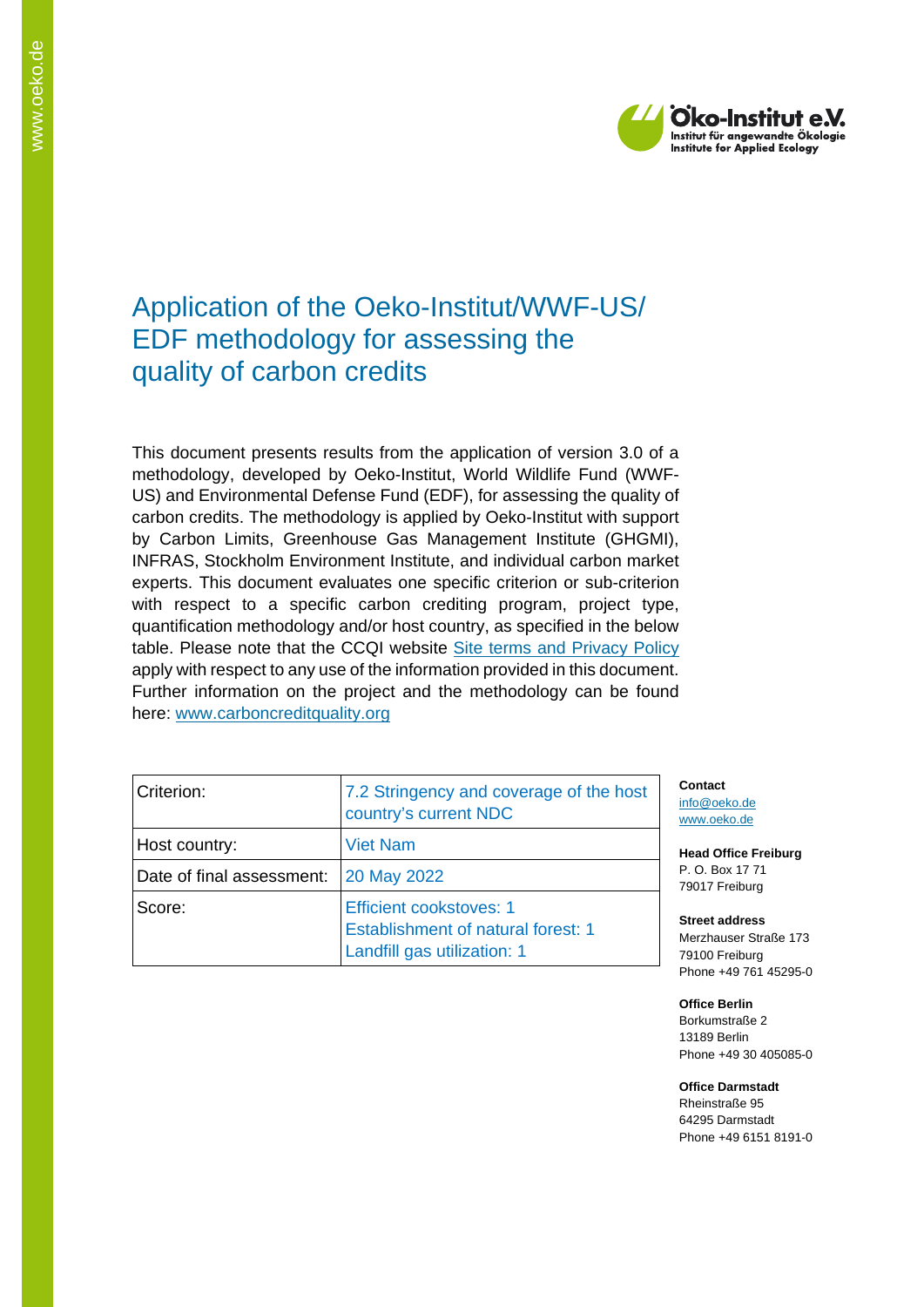# **Assessment**

#### **Relevant scoring methodology provisions**

The scoring approach assesses the stringency and coverage of the host country's current NDC. The scoring consists of several steps. First, it is determined whether the emission reductions or removals of the project or project type are covered by the host country's NDC. If this is the case, the second step is to assess the extent to which the NDC target deviates from the level of emissions that would most likely occur in the target year or period with current policies. The third step is optional and includes an evaluation of the likelihood that the emission reductions from the project or project activity are visible in the GHG emissions reported by the country to track progress towards its NDC. Finally, it is assessed if any reversals are likely to be accounted and compensated for by the host country. See more details on the scoring approach in the methodology.

#### **Information sources considered**

- 1. Viet Nam's first updated NDC which has been communicated to the UNFCCC secretariat on 11 September 2020 [\(https://www4.unfccc.int/sites/ndcstaging/PublishedDocuments/Viet%20Nam%20First/Viet%20](https://www4.unfccc.int/sites/ndcstaging/PublishedDocuments/Viet%20Nam%20First/Viet%20Nam_NDC_2020_Eng.pdf) [Nam\\_NDC\\_2020\\_Eng.pdf\)](https://www4.unfccc.int/sites/ndcstaging/PublishedDocuments/Viet%20Nam%20First/Viet%20Nam_NDC_2020_Eng.pdf)
- 2. Climate Action Tracker assessment for the NDC of Viet Nam [\(https://climateactiontracker.org/countries/vietnam/\)](https://climateactiontracker.org/countries/vietnam/)

## **Assessment outcome**

The host country is assigned the following scores for the respective project types:

- t. Efficient cookstoves: 1
- Establishment of natural forest: 1
- Landfill gas utilization: 1

#### **Justification of assessment**

This evaluation includes steps 1, 2 and 4 of the methodology, noting that step 3 is optional. The methodology is applied at the level of project types (efficient cookstoves, establishment of natural forest and landfill gas utilization), and not at the level of individual projects.

#### *Step 1*

The NDC includes the gases  $CO_2$ ,  $CH_4$ ,  $N_2O$  and HFCs and is economy-wide (Source 1). The NDC thus covers all three project types (efficient cookstoves, establishment of natural forest and landfill gas utilization).